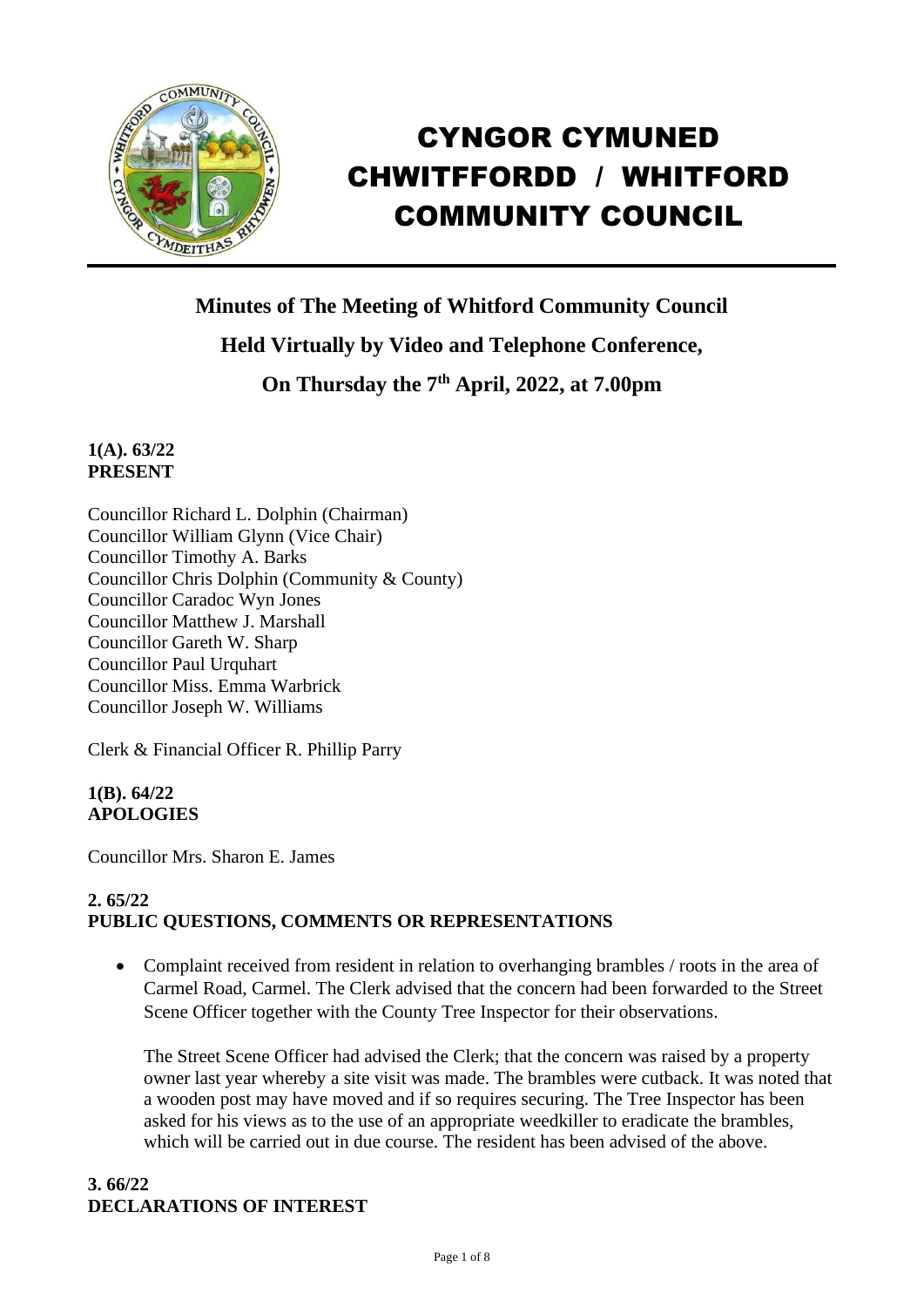There were no Declarations of Interest declared.

# **4. 67/22 TO APPROVE THE MINUTES OF THE MEETING HELD ON THE 3 RD MARCH 2022**

The Minutes were proposed as correct by Councillor William Glynn and seconded by Councillor Matthew Marshall and formally agreed by the Members present.

#### **5. 68/22 PROGRESS REPORT ON MATTERS RAISED AT PREVIOUS MEETINGS**

The Clerk referred to the following matters from previous Minutes:

**(1) Minute no: 5. 51/22 (2) (page 2)** – in relation to the lower field adjacent to Ysgol Bro Carmel. The Clerk read out a letter to Members that had been received from the Chair of Ysgol Bro Carmel School Governors. The letter firstly provided details in relation to the funding for signage at the School, which totalled approximately £172.00 plus VAT (includes installation).

The letter posed three questions to the Community Council in relation to the usage of the lower field, should the School agree to either a Community Asset Transfer of Transfer of Control Agreement.

# **Members agreed the following:**

- **(i)** Confirmed the Council would fund the signage in total.
- **(ii)** Provided the following response to the three questions:
	- The Council wish the area to be utilised as an 'Open space for community use'. The Council would consider the installation of activity equipment.
	- The security of the school would be upmost, whereby the Council would ensure adequate arrangements are made.
	- The Community Council would provide the necessary security, at no cost to the school.
	- **(2) Minute no: 5. 51/22 (4) (page 2)** in relation to an abandoned car in Carmel. It was reported that the car had been removed, but was back in situ.
	- **(3) Minute no: 5. 51/22 (5) (page 2)** in relation to the increase in street lighting energy charge by Scottish Power. The Clerk recollected Members to an exchange of e-mails and in particular, an Excel spreadsheet which provided the current and increased supply cost from Scottish Power, together with supply costings from other suppliers - including the UK Government Procurement Department. Two national energy supply Companies advised that they were not providing quotations due to the current unstable energy market. The Clerk also referred to other information contained within the spreadsheet, in relation to lengths of contracts.

**Members agreed the following:** Due to the current electricity energy market conditions, it would be unwise to enter into a long-term contract. The Council will further review the situation in July 2022.

**(4) Minute no: 5. 51/22 (6) (page 2)** – in relation to applying for planning and conservation permission for change of use for the Red K6 Telephone Box on Monastery Road in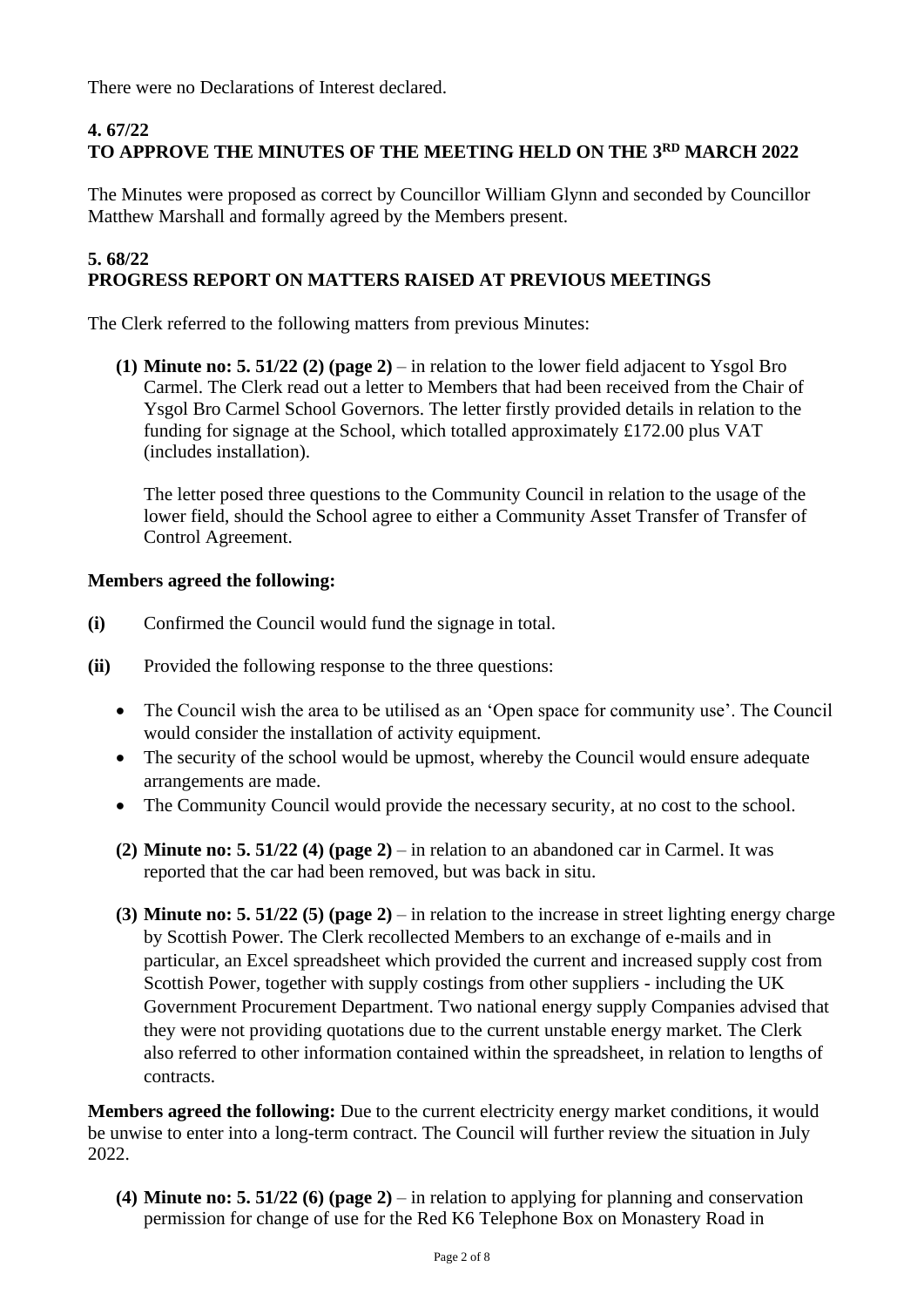Pantasaph. The Clerk advised, that the two planning applications had been validated by County Planning and were currently listed for consultation.

**(5) Minute no: 6(B). 53/22 (page 3)** – in relation to a request from the Flint and Holywell Rotary Club, to plant a tree in Lloc. The Clerk advised that the Rotary Club had planted the tree.

## **6(A). 69/22 CORRESPONDENCE**

**(1)** The Clerk advised, that the following criminal offences had been reported to the North Wales Police, that had occurred within the Whitford Community Council area:

**Carmel -** 10 x Violence / 4 x Anti social behaviour / 1 x Theft

**Gorsedd -** 2 x Violence / 1 x Criminal damage

**Lloc -** No crimes reported

**Pantasaph -** No crimes reported

## **Whitford -** 1 x Violence

- **(2)** Flintshire County Council (Chief Officer Governance): Notification of Code of Conduct training for Councillors, to be held virtually on the following dates: Tuesday  $24<sup>th</sup>$  May; Monday  $30<sup>th</sup>$  May; Tuesday  $14<sup>th</sup>$  June – held between 6.00pm and 8.00pm. Under Section 67 of the Local Government and Elections (Wales) Act 2011 (Community Council Training Plans) the training should be regarded as compulsory, whether or not any Councillor has attended training previously.
- **(3)** One Voice Wales: Membership request received for 2022 / 2023, at a cost of £372.00.

**Members agreed the following:** Not to become a member of One Voice Wales

## **The following correspondence was forwarded by e-mail to Members:**

- ❖ Flintshire County Council: Ending physical punishment in Wales (Welsh Government publication
- ❖ Benthyg Cymru: Wales' Library of Things
- ❖ Holywell Leisure Centre: Information from Dr. Mark Rowlands (Trustee)
- ❖ Flintshire County Council: Car parking charges payable by phone

## **6(B). 70/22 CLERK'S REPORT**

**(a)** The Clerk recollected to Members an invitation received from Police Inspector Stephen Roberts (Flintshire North), for one Councillor to attend a Virtual Police Forum meeting on the 29th March. It had been agreed by e-mail in-between meetings that Councillor Paul Urquhart would attend to represent this Council.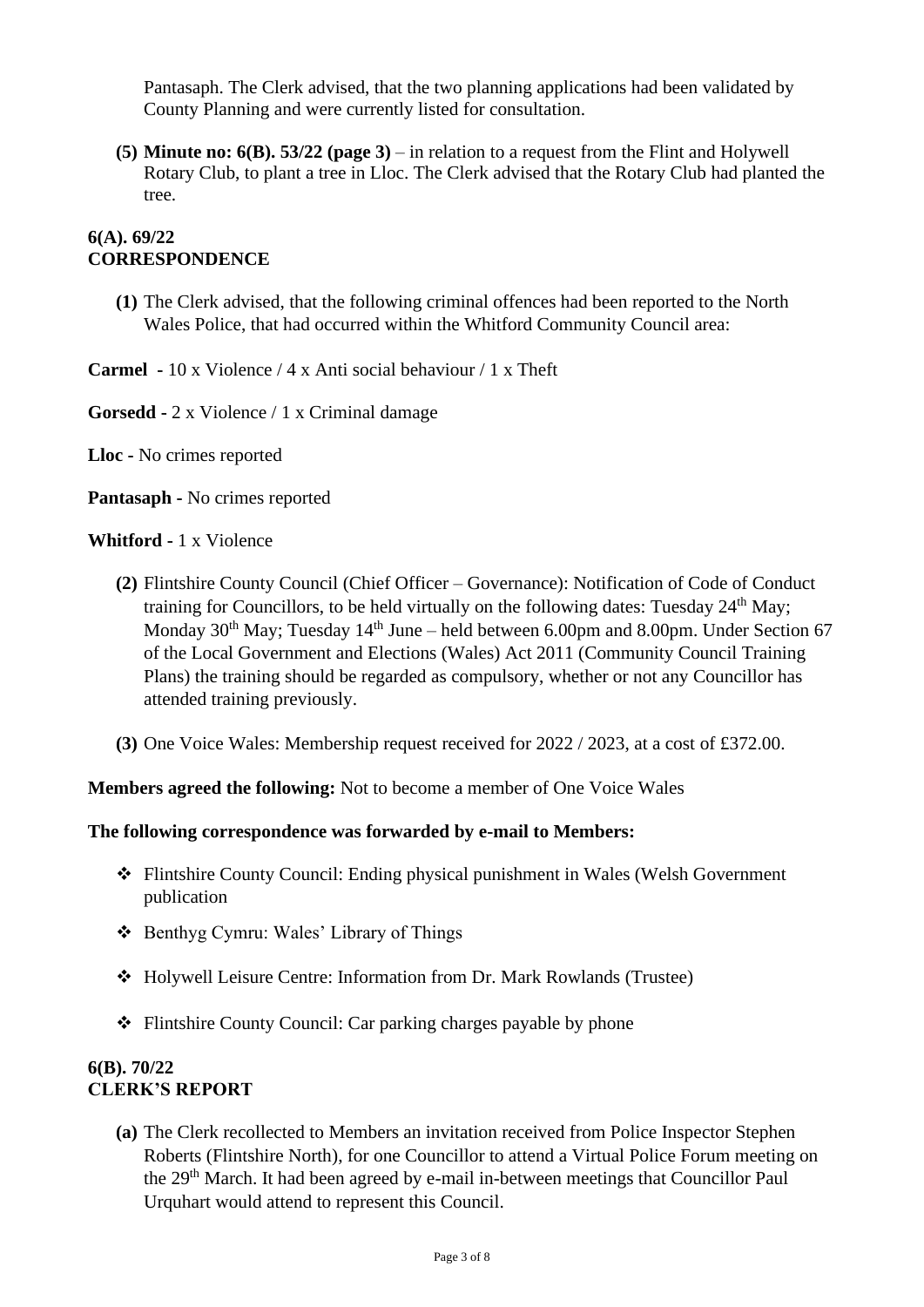The Clerk advised that the day prior to the above meeting date, the Inspector had e-mailed to cancel, due to the lack of interest, with only three Councils confirming attendance. Another meeting will be arranged during the summer period.

**(b)** The Clerk advised that the National Association of Local Councils had agreed the 2021 salary increase for Clerk's in early March 2022. The increase takes effect from the 1st April 2021. Members were shown virtually the agreement documents, including the Clerk's current salary scale. The Clerk further advised, that the 12 months increase back payment following deduction of PAYE was reflected in the accounts section of these minutes. To ensure that this amount was paid during this financial year, the payment to the Clerk and HMRC had been authorised by the Chair and Vice Chair of Council.

The Clerk sought that the salary standing order was amended to show the monthly increase.

**Members agreed the following: (1)** Confirmed the National Association of Local Councils directive **(2)** Confirmed the decision by the Chair and Vice Chair to ensure payments were made before the end of this financial year **(3)** The Clerk's salary standing order be amended accordingly, commencing from April with the first increase on the 1<sup>st</sup> May 2022.

## **(c) The Clerk brought to the attention of Members the following information received from County & Community Councillor Chris Dolphin:**

- **(i)** Carriageway resurfacing programme: Due to utility works the resurfacing of the road named Lon Y Waen, Gorsedd, will now commence on Tuesday 15<sup>th</sup> March (for two days weather permitting).
- **(ii)** Carmel Village Hall Car Park: The Hall car park will be closed for approximately three weeks from the  $28<sup>th</sup>$  March, to facilitate a new stone wall to be built. Alternative parking has been arranged at the nearby Welsh Chapel. Members were shown photographs of the previous wall and work in progress on new wall.

## **6(C). 71/22 TO RECEIVE AND APPROVE THE END OF YEAR ACCOUNTS FOR 2021 / 2022**

The Clerk, as Financial Officer, had provided Members by e-mail prior to the meeting, with copies of the end of year Statement of Financial Accounts - for the year ending 2021 / 2022. The Clerk advised Members further, in relation to the budget analysis, together with the end of year balances, including a number of outstanding work orders that had not been completed to date, which total £3,321.44.

**Members agreed the following:** Approved the end of year accounts for the financial year 2021 / 2022. As the Council meeting was held by video conference, the Clerk to obtain the signature of the Chair of Council on the Statement of Accounts in due course.

# **6(D). 72/22 STREETSCENE SCHEDULE (FLINTSHIRE COUNTY COUNCIL)**

## **The Clerk advised in relation to the following concern(s) that had been reported to StreetScene, since the last Council meeting:**

The only matter referred to Street Scene since the March Council meeting, is included in Minute number 2. 65/22 on page 1 above – in relation to concerns with brambles / roots at a property on Carmel Road, Carmel.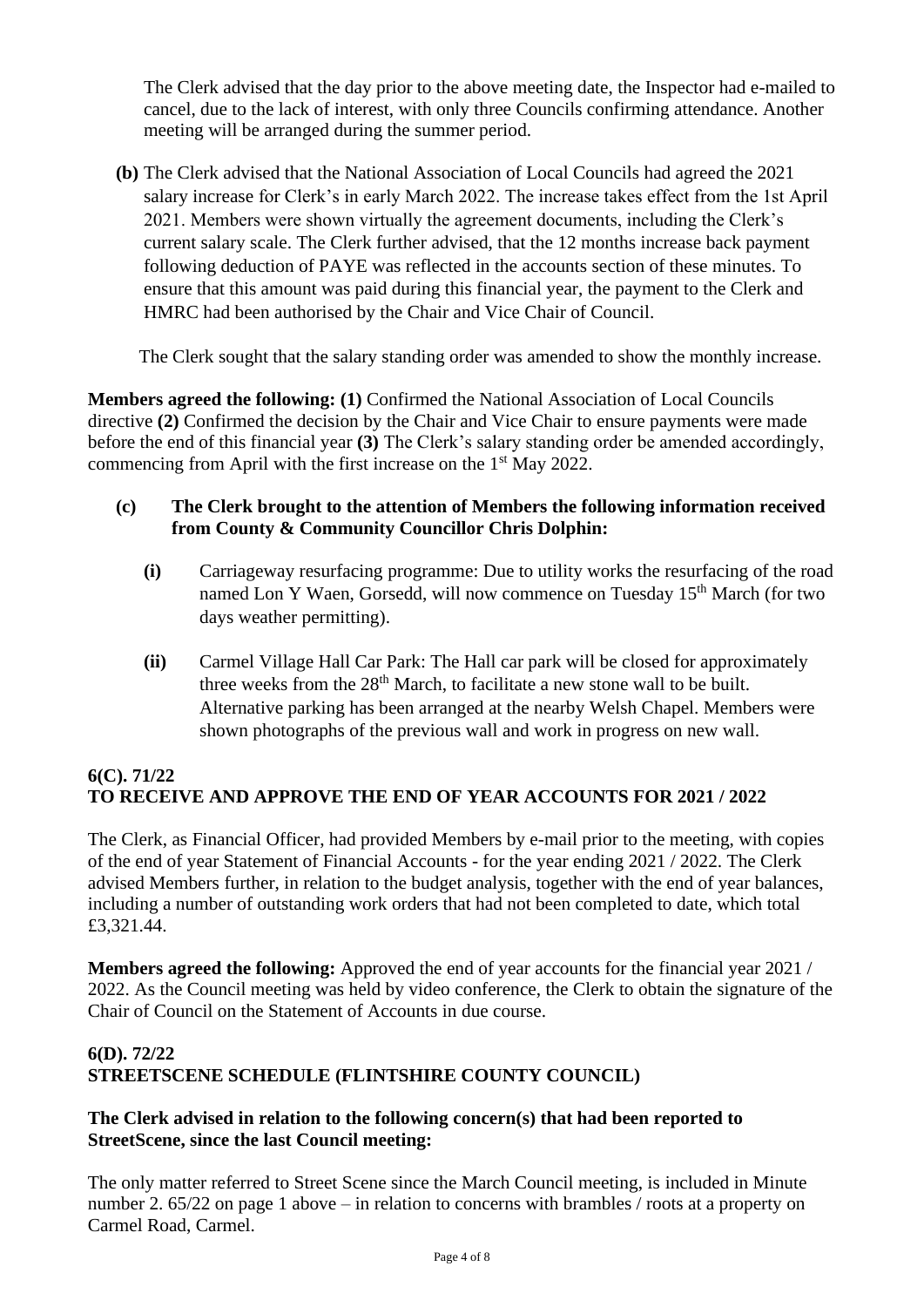**Update:** The damaged Monastery Road sign at the junction with Babell Road, has been replaced.

## **Members brought the following concerns to the attention of the meeting:**

**(i)** Councillor William Glynn advised, that one of the new speed activated signs on the Brynford side of Pantasaph Village did not appear to be working correctly.

**Members agreed the following:** The Clerk to seek that the sign is re-calibrated.

**(ii)** Councillor Chris Dolphin advised, that the replacement sign on Monastery Road - as (i) above, was not bilingual. Councillor Dolphin has seeked that a bilingual sign is installed.

#### **7. 73/22 REPRESENTATIVES REPORTS (COMMITTEES, LIAISON & MEETINGS ATTENDED)**

**(i)** Councillor Emma Warbrick, as the Council's representative School Governor at Ysgol Bro Carmel advised Members, that whilst meetings had been held, she was unable to provide any feedback.

**Members agreed the following:** Were concerned that for the past three years or so, there had been no report available from Ysgol Bro Carmel. The Clerk to write to the Chair of Ysgol Bro Carmel School Governors, expressing concern with the lack of liaison between the School and Community Council. The Clerk to copy into the mail Senior Officers at Flintshire Education Department.

**(ii)** Councillor Joe Williams, as the Council's representative School Governor at Ysgol Y Llan in Whitford, advised Members of his attendance at a recent meeting. Councillor Williams provided feedback on a number of non-confidential matters, including the further delay with the building of additional classroom accommodation.

## **8(A). 74/22 PLANNING APPLICATIONS**

## **The following planning application had been received:**

• Application number: 064118 - for the operation of a dairy vending machine / farm shop and all associated works, at Mynydd Mostyn, Berthengam, Nr. Holywell.

#### **Comment by Council:**

Supports the application, in particular, taking into consideration the following policies: RE4 Small Scale Rural Enterprises and RE5 Small Scale Farm Diversification, as contained in the current Flintshire County Council Unitary Development Plan. However, the Community Council suggest, the highway access and egress risks are mitigated.

## **(The above application was sent to Members for consultation in-between meetings, due to statutory time limits for observations from County Planning).**

## **8(B). 75/22**

**Members formally confirmed the above decision.**

## **8(C). 7622**

**The following planning applications were considered by Members at the meeting:**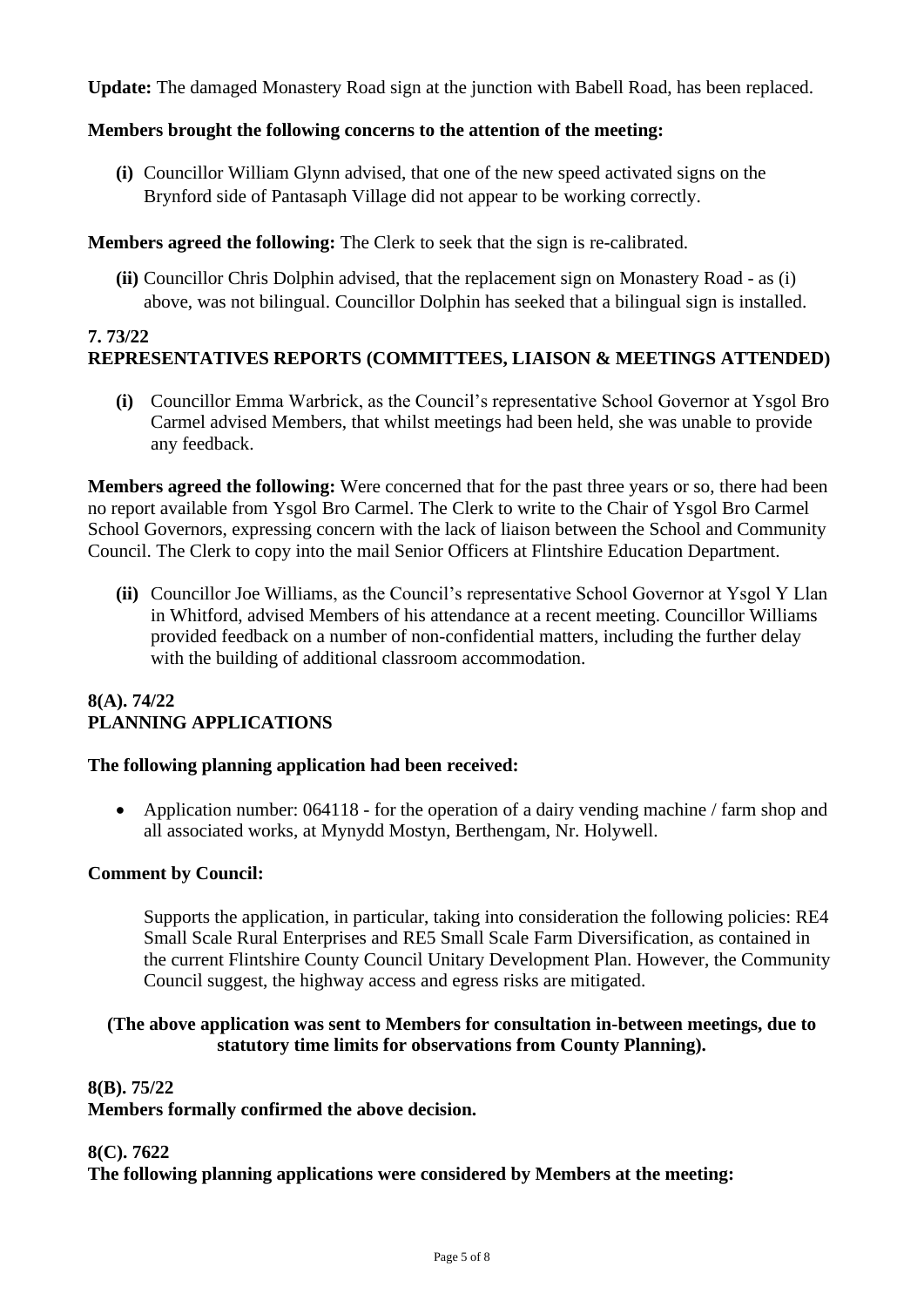**(a)** Application number: 064210 – for overhead lines from Holywell Grid Station through Lloc to Point of Ayr, Talacre.

**Comment by Council:** Subject to compliance with relevant policies and planning guidance notes, then no objections raised.

**(b)** Application number: 064264 – for listed building consent for the installation of a fire suppression system, at Plas Ucha Farm, Tre Mostyn.

**Comment by Council:** Subject to compliance with relevant policies and planning guidance notes, then no objections raised.

## **Following two applications to be noted:**

- **(c)** Application number: 064262 for change of use from BT payphone box to house a defibrillator unit, at phone box on Monastery Road, Pantasaph.
- **(d)** 064156 for change of use in a Conservation Area from BT payphone box to house a defibrillator unit, at phone box on Monastery Road, Pantasaph.

#### **8(D). 77/22 PLANNING DECISIONS**

## **The following planning decisions have been received from Flintshire County Council:**

- **(i)** Application number: 063639 for amended application for construction of annex, at Glan Llyn, Lloc. Approved.
- **(ii)** Application number: 063761 for listed building application for replacement of modern bathroom window with traditional side hung casement and replacement of broken roof light with similar. Refused.

# **9. 78/22 APPROVAL OF ACCOUNTS FOR PAYMENT**

| <b>Cheque</b><br><b>Number</b> | Payee                                                                                                                                     | <b>Net</b><br>£ | <b>Vat</b><br>£ | <b>Total</b><br>£ |
|--------------------------------|-------------------------------------------------------------------------------------------------------------------------------------------|-----------------|-----------------|-------------------|
|                                | Payments – to be confirmed:                                                                                                               |                 |                 |                   |
|                                | <b>Direct Debit:</b> Scottish Power (February - Street)<br>Lighting Electricity Account - payment dated<br>18/03/2022                     | 135.96          | 27.19           | 163.15            |
|                                | <b>Standing Order: R. P. Parry - Clerk to Council</b><br>(Monthly salary & home working allowance for<br>March) Payments dated 01/04/2022 |                 |                 |                   |
|                                | H. M. Revenue & Customs. Clerk's PAYE $\&$<br>Council NI - Extra payment following national<br>increase in salary                         | 54.10           |                 | 54.10             |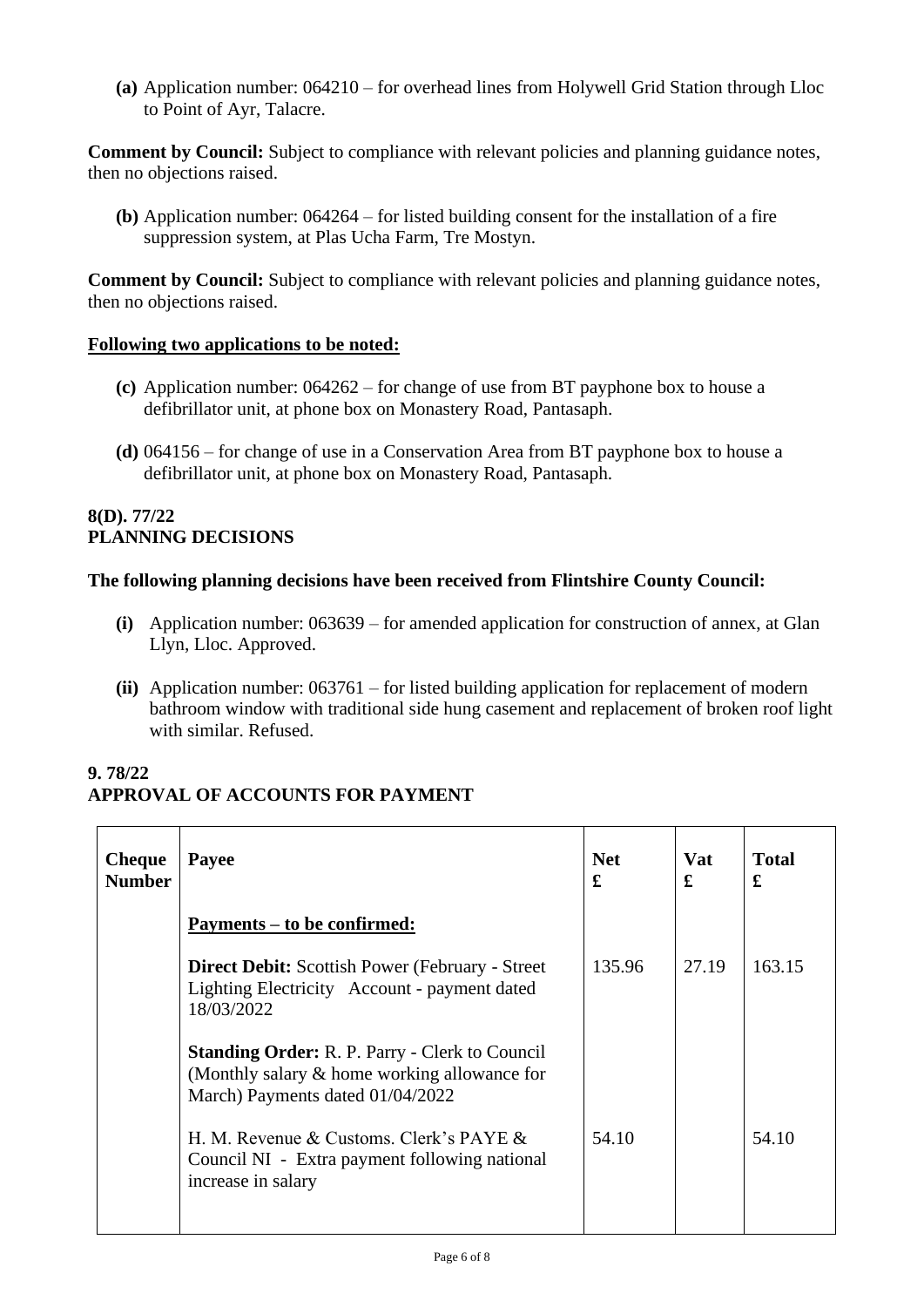| R. P. Parry (Clerk) Payment of back pay from April<br>2021 to March 2022 – following national award<br>and deduction of PAYE                          | 129.00    | 129.00    |
|-------------------------------------------------------------------------------------------------------------------------------------------------------|-----------|-----------|
| R. P. Parry (Clerk) Reimbursement of Flintshire<br>County Council Planning fee for change of use of<br>BT telephone box in Pantasaph (as per receipt) | 230.00    | 230.00    |
| Flintshire County Council (Vehicle activated<br>signage in Carmel & Gorsedd) As previously<br>agreed by Council                                       | 7,860.00  | 7,860.00  |
| Flintshire County Council (Vehicle activated<br>signage in Pantasaph) As previously agreed by<br>Council                                              | 11,780.00 | 11,780.00 |
| K. Fricker (Treetops Environmental) Clearance of<br>undergrowth inside and outside BT Red phone box<br>in Pantasaph. As previously agreed by Council  | 75.00     | 75.00     |
| (Above invoices were authorised for payment by<br>the Chair and Vice Chair of Council – as bank<br>signatories)                                       |           |           |
| Payment for consideration at meeting to be paid<br>by BACS:                                                                                           |           |           |
| R. P. Parry – Reimbursement of purchase of 50 first<br>class stamps (as per receipt)                                                                  | 47.50     | 47.50     |

# **10. 79/22 APPLICATIONS FOR FINANCIAL SUPPORT**

| <b>Cheque</b><br><b>Number</b> | Name of organisation<br><b>Authorised to be paid by BACS:</b>                                                                                   | <b>Amount granted</b><br>£ |
|--------------------------------|-------------------------------------------------------------------------------------------------------------------------------------------------|----------------------------|
|                                | Five Villages Gardening Club (Application for annual<br>financial assistance)<br>(Section 19 - 3(a) LGA (Miscellaneous Provisions) Act<br>1976) | £250.00                    |
|                                | Kids Cancer Charity (Swansea) (First application)                                                                                               | No grant                   |

# **11. 80/22**

**Members agreed the payments of the above accounts and financial support as listed.**

**There being no further business, the Chair thanked everyone for attending and closed the meeting.**